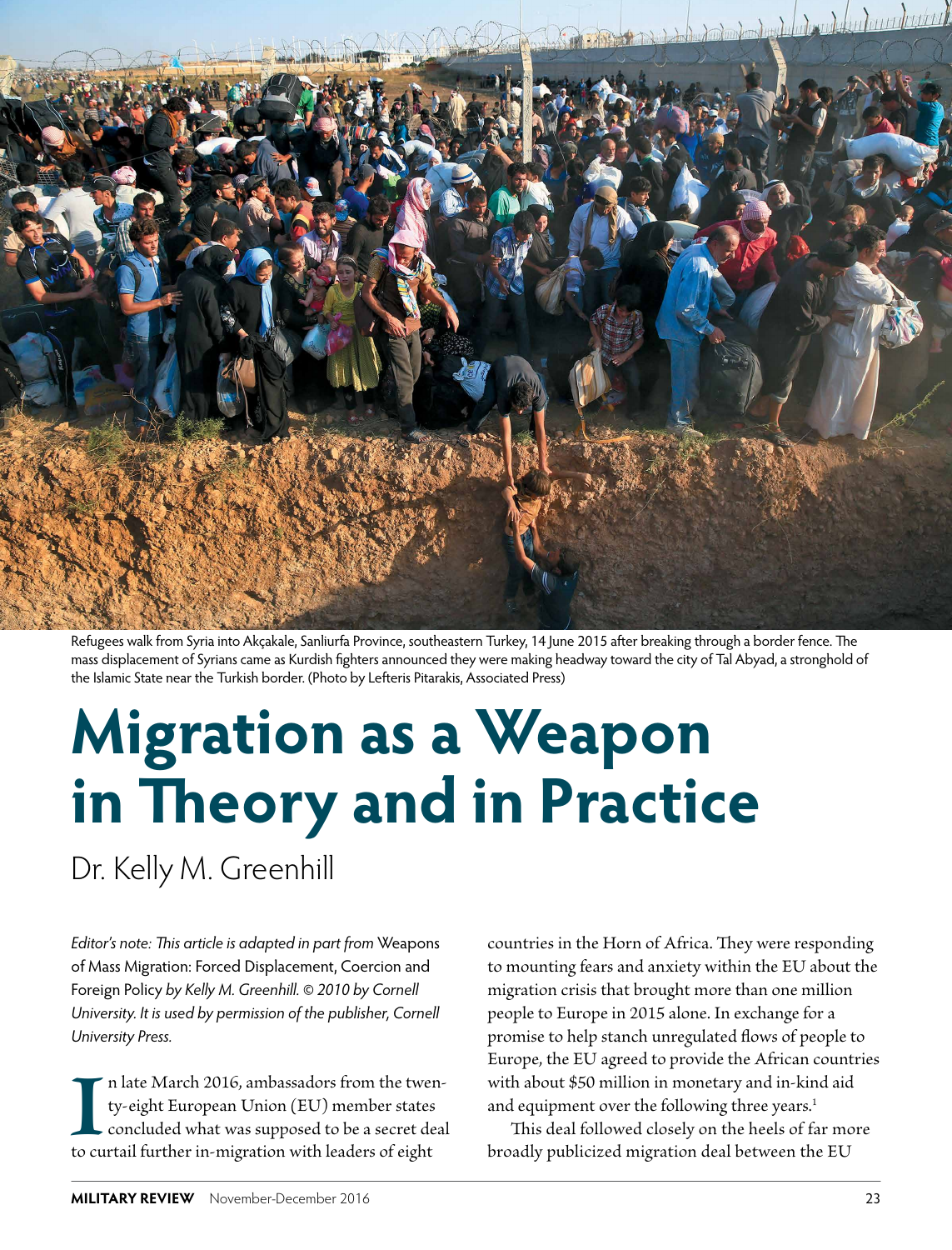and Turkey, which was concluded, as one observer put it, "with EU policymakers' backs seemingly against the wall, and in an atmosphere of palpable panic."2 In exchange for permitting Greece to return to Turkey all irregular migrants arriving after 20 March

2016, the EU agreed to assist the regime of Turkish President Recep Tayyip Erdogan in meeting the mounting burden of hosting approximately three million refugees via provision of more than €6 billion in aid and increased resettlement of Syrian refugees residing in Turkey.3 The EU also agreed to accelerate visa liberalization for Turkish nationals and to "reenergize" previously moribund talks on Turkish EU membership, both of which Turkey had been seeking for years without success.<sup>4</sup> Conclusion of the EU–Turkey deal followed a series of threats by Turkish officials that effectively amounted to, "We're tired of waiting. Either concede to our array of demands or face the

migration-related consequences of failing to do so."5

Although widely popular with some segments of society within EU member states, both migration deals have been widely criticized as inhumane, immoral, and possibly illegal, particularly in light of creeping authoritarianism within Turkey and the fact that parties to the Horn of Africa deal include despots such as Sudanese President Omar al-Bashir, a leader who has been indicted by the International Criminal Court on charges that he directed a campaign of genocide, ethnic cleansing, and other crimes against humanity during the country's Darfur conflict.<sup>6</sup>

Arguably more important, however, is that in addition to lambasting these deals on their own terms, critics have expressed concerns about what precedents might be set by these seemingly Faustian bargains and what these deals may portend for the future of refugee protection more generally. Concerns about the future security and stability of the regimes that host refugees are indisputably valid, especially given recent developments in this regard

The exploitation of refugees and migrants, which we might politely refer to as foreignpolicy bargaining chips—and less politely, as coercive weapons is neither new nor novel. Moreover, neither is target state vulnerability to this unconventional brand of nonmilitary coercion.

in Australia, in certain EU member states, and beyond.7 However, future-focused claims about the precedents that might be set by these "new" migration deals are curiously and potentially dangerously ahistorical. This is because in point of fact the exploitation of refugees and

migrants, which we might politely refer to as foreign-policy bargaining chips—and less politely, as coercive weapons—is neither new nor novel. Moreover, neither is target state vulnerability to this unconventional brand of nonmilitary coercion, a fact that carries significant operational and policy implications.

#### Mass Migration as a Weapon

Indeed, as illustrated in detail in my 2010 book, *Weapons of Mass Migration: Forced Displacement, Coercion and Foreign Policy*, using displaced people as nonmilitary instruments of state-level coercion has long been a common feature of international politics.8 In fact,

this frequently asymmetric brand of coercion—i.e., *coercive engineered migration* (CEM)—has been attempted at least seventy-five times since the advent of the *1951 Refugee Convention* alone; that is at least one per year on average.9 In that time, CEM has been undertaken by dozens of discrete state and nonstate challengers against at least as many disparate targets and, by extension, against an equally large number of victimized groups of displaced people.

Sometimes the coercive weaponization of population movements has simply comprised threats to generate outflows, such as former Libyan leader Mu'ammar Gaddhafi's recurrent, colorful, and rather dramatic promises to "turn Europe black" if the EU failed to meet his demands. Gaddhafi used this tool with varying degrees of success in 2004, 2006, 2008, and 2010, before fatally overplaying his hand in 2011. Although the EU/ NATO intervention in Libya that year was not primarily driven by this unique brand of coercion, Gaddhafi aggressively employed it against the interveners. He used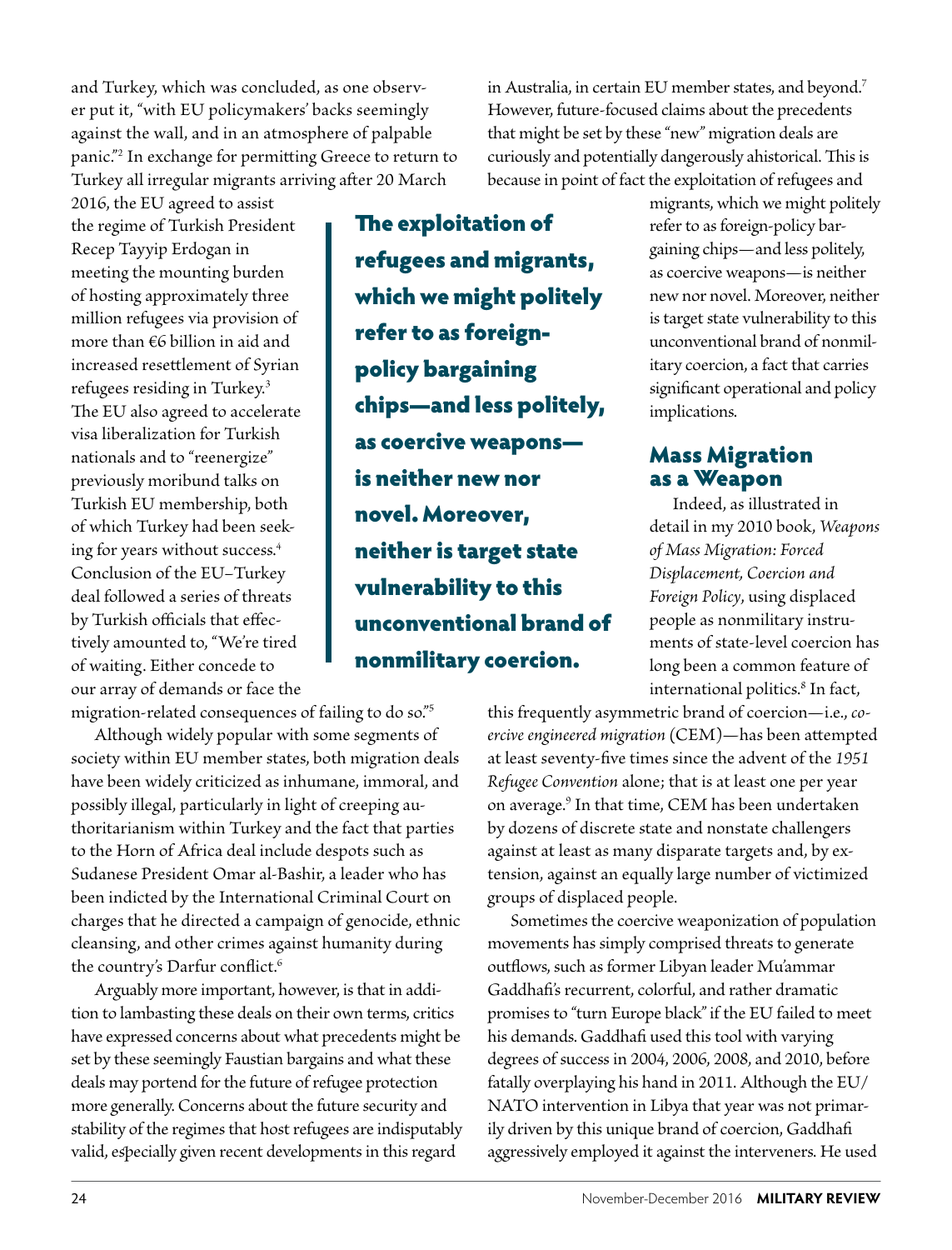it first as an instrument of deterrence in the form of threats against EU officials in the earliest days of the uprising, and later as an instrument of compellence against nearby NATO member states, after the bombing campaign had commenced and the civil war had erupted.10

In other instances, coercion has entailed forcing large numbers of victims across borders, as then Yugoslav President Slobodan Milosevic did in the spring of 1999 in an attempt first to deter and then to compel NATO to stop its bombing campaign during the Kosovo War. Former German Foreign Minister Joschka Fischer later admitted his regret in not taking Milosevic seriously when he said he "could empty Kosovo in a week." Thus, while NATO was seeking to compel Milosevic to cease his offensive against the Kosovars through the use of air strikes, Milosevic was engaged in his own intensive game of countercoercion against NATO and its allies. However, displaced people, rather than bombs, were his political and military weapons of choice.<sup>11</sup> Although details remain somewhat sketchy at this point, evidence suggests the Syrian regime employed this tool as an instrument of deterrence against one or more of its neighbors at the start of the ongoing civil war.12

On still other occasions, coercers have merely opened (and later closed) borders that are normally sealed. One such example is former Cuban President Fidel Castro, who used this tool against the United States on at least three occasions: in 1965, 1994, and, most famously, during the Mariel boat lift of 1980.<sup>13</sup> In still other cases, coercion has been effected by exploiting and manipulating outflows created by others, whether intentionally or inadvertently. This was the case in the late 1970s when a group of Association of Southeast Asian Nations (ASEAN) states threatened to push Indochinese boat people out to sea, where they would likely drown, if the group's demands were not met. The aforementioned case of Turkey is another clear example.

#### Success or Failure of Coercive Engineered Migration

Operationally speaking, CEM is a "coercion by punishment" strategy. Challengers aim to create domestic conflict, public dissatisfaction, or both, within the target state in an attempt to convince its leadership to concede to the challenger's demands rather than incur the anticipated (domestic or international) political costs of resistance.14 As is the case with terrorism and strategic bombing—also coercion by punishment strategies—the principal targets (namely, states) tend not to be synonymous with the principal victims (the displaced themselves).

There are two distinct but not mutually exclusive pathways by which CEM can be effected using punishment strategies; loosely speaking, they might be thought of as "capacity swamping" and "political agitating." Simply put, swamping focuses on manipulating the *ability* of targets to accept, accommodate, and assimilate a given group of migrants or refugees, while agitating focuses on manipulating the *willingness* of targets to do so. In both swamping and agitating, coercion is effectively a dynamic, two-level game in which target responses on the international level to threats issued or actions taken by challengers tend to be driven by simultaneous (or subsequent) actions taken by actors within the target state.<sup>15</sup> Somewhat paradoxically, evidence suggests the *objective dangers* posed to targets tend to be greater in the case of

swamping, but the *probability of coercive success* tends to be greater in the case of agitating.

In the developing world, coercive attempts most often focus on swamping and comprise threats to severely tax or overwhelm a target's physical or economic capacity to cope with an influx—thereby effectively debilitating it—if it fails to concede to the coercer's demands.16 Challengers anticipate that, in locations where ethnic tensions may already be elevated and where the

**Dr. Kelly M. Greenhill** is

a professor of political science at Tufts University and a research fellow at Harvard University's Kennedy School of Government. She holds a PhD and an SM from the Massachusetts Institute of Technology, a CSS from Harvard University, and a BA (with distinction and highest honors) from the University of California at Berkeley. She has served as a defense program analyst and a consultant to the U.S. government, the Ford Foundation, the United Nations High Commissioner for Refugees, and the World Bank. Greenhill is an award-winning author and editor of numerous books and articles, including *Weapons of Mass Migration: Forced Displacement, Coercion and Foreign Policy*, the basis for this article.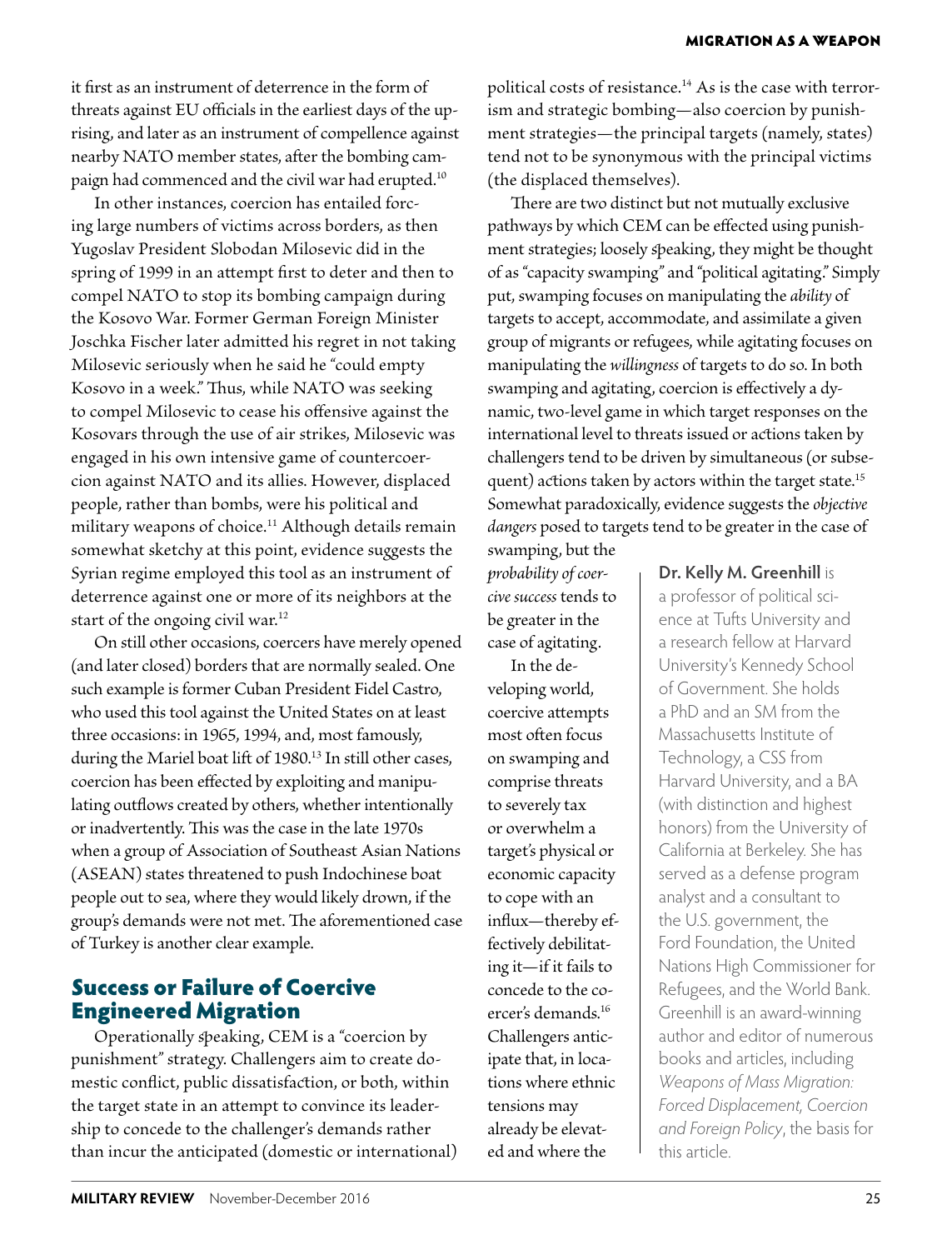extension of central government control may be compromised even at the best of times, where essential resources are limited and consensus on the legitimacy of the political regime is shaky at best, a large influx can present a real and persuasive threat. For instance, in early 2014, Russia threatened to expel many of its Central Asian guest workers if those states supported the United Nations resolution condemning the annexation of Crimea.<sup>17</sup> (Support of said resolution was not forthcoming.)

Capacity swamping can also be an effective strategy in the developed world, or "the West," broadly defined. This is particularly true if the incipient crisis is large and sudden, since even highly industrialized states need time to gear up to effectively deal with disasters, be they natural or manmade, as the ongoing European migration crisis dramatically illustrates.18 That said, advanced industrial societies tend to have greater resources they can bring to bear in a crisis, making it much more difficult—if not impossible—to overwhelm their physical ability to cope with such an exigency.

In the developed world, therefore, political agitating often supplants capacity swamping as the linchpin of coercion. Challengers on the international level seek to influence target behavior on the domestic level by engaging in a kind of norms-enhanced political blackmail that relies on *exploitin*g and *exacerbating* what Robert Putnam has called the "heterogeneity" of political and social interests within polities.19 Exploitation of heterogeneity within Western states is possible because population influxes, such as those created in migration and refugee crises, tend to engender diverse and highly divisive responses within the societies expected to bear the brunt of their consequences, as electoral campaign rhetoric both at home and abroad makes clear. As Marc Rosenblum puts it, "efforts to bend immigration policy to the national interest compete with pluralistic policy demands originating at the party, subnational (local and state), and sector- or class-specific levels."20 Like immigration and refugee policy more generally, real and threatened migration crises tend to split societies into (at least) two mutually exclusive and often highly mobilized groups: the pro-refugee/migrant camp and the anti-refugee/migrant camp.

What it means to be pro- or anti-refugee/migrant will perforce vary across targets and across crises. Depending on circumstances, pro-refugee/migrant camps may call for relatively limited, short-term

responses, such as accepting financial responsibility for settling the migrant or refugee group in a third country, or far more significant—even permanent—commitments, like offering asylum or citizenship. Conversely, anti-refugee/migrant groups may demand that requests for financial assistance be rejected or, more radically, that migrants be interdicted, refugees refused asylum, or even, in extreme cases, forcibly repatriated.

The bottom line is that because targets cannot simultaneously satisfy demands both to accept and reject a given group of migrants or refugees, leaders facing highly mobilized and highly polarized interests on both sides of the divide can find themselves on the horns of a real dilemma in which it is impossible to satisfy the demands of one camp without alienating the other. Thus, it is not heterogeneity per se that makes targets vulnerable. Instead, strategies of political agitation can succeed because these two competing groups tend to have mutually incompatible interests that they may be highly committed to defending, and target leaderships may have compelling political, legal, or moral reasons to avoid conflicting with either group.

Under such conditions, leaders may face strong domestic incentives to concede to coercers' international-level demands—particularly if doing so can make real or potential migration crises cease or disappear, thereby freeing target leaderships from the proverbial trap between a rock and a hard place. As Marco Scalvini aptly put it in the middle of the 2011 Libyan crisis, after Gaddhafi had once more threatened to "turn Europe black," "the anxiety over a refugee invasion from Africa reveals the contradictions present in Europe today, where, on the one hand, the moral imperative of universal emancipation is proclaimed, but on the other, policies and practice continue the trend of refusing a safe haven to the very refugees they have helped to create."<sup>21</sup>

In short, challengers aim to influence targets by what is, in traditional coercion, known as *force majeure*—a choice dictated by overwhelming circumstances. Targets of course always have a choice, but one that is skewed if they believe the consequences of noncompliance will be a denial of future choices.<sup>22</sup> Thus, coercers seek to narrow a target's range of domestic policy responses to an outflow such that concession begins to appear more attractive, at least relative to the possibility that the future will hold fewer, still less-auspicious choices. This is not to suggest that concession is cost-free, only that, in the face of a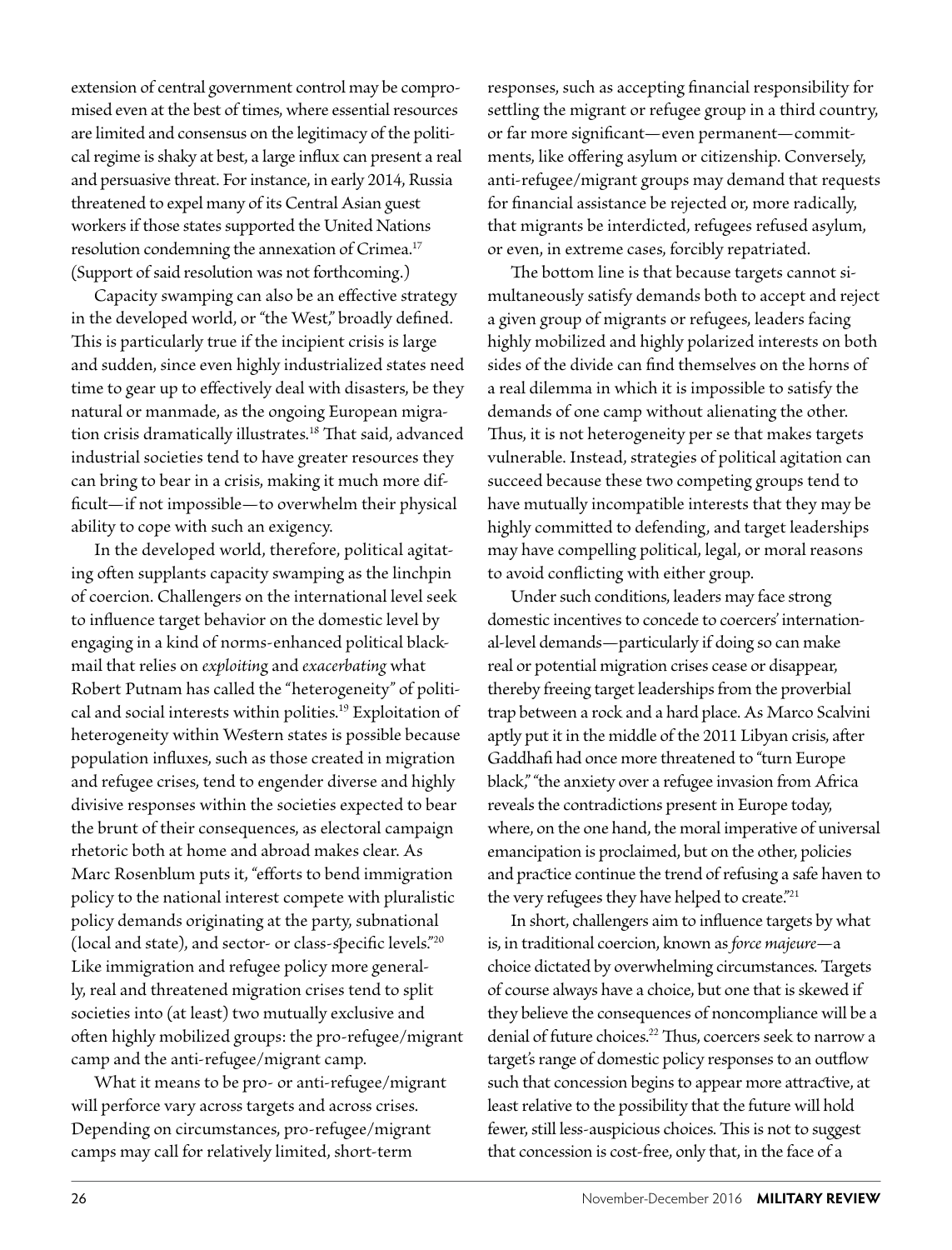#### MIGRATION AS A WEAPON





the vast majority of coercers have not only been weak but also disproportionately illiberal, as figure 2 illustrates. Why we have likely witnessed this distribution of coercers and targets is explored in detail in the section that follows.

In sum, in traditional military coercion, the aim is to achieve political goals "on the cheap." In CEM, by contrast, the general aim for weak actors is to achieve political goals that would be utterly unattainable through military means or, in a more limited number of cases, for powerful actors to achieve aims wherein the use of military force would be too costly or potentially escalatory, and hence, dangerous.<sup>23</sup> For instance, the idea that states such as Cuba, Haiti, and Mexico could successfully coerce their neighbor, the United States, with the threat of military force is absurd. But doing so via the tacit or explicit threat of demographic bombs is a different story. Indeed, Castro successfully coerced the United States to the negotiating table three times using this tool, most famously during the 1980 Mariel boatlift, but also in 1965 and, most significantly, in 1994–1995. Some have argued that the current Castro regime is

## Figure 2. Target States by Regime Type

threatened or mounting crisis, the anticipation of future pain and mounting costs has to be weighed against the costs and opportunities associated with ending the crisis immediately by conceding to the challenger's demands.

As the aforementioned examples might suggest, this kind of coercion is most often employed by the relatively weak (in terms of power and capabilities) against the relatively strong, as figure 1 indicates.

Of the seventy-five cases analyzed, the vast majority of targets of CEM have been liberal democracies, while

even now gearing up again as the country moves towards normalization with the United States.24

#### Coercive Engineered Migration as an Attractive (Asymmetric) Means of Influence

Research on negotiating strategies of the (relatively) weak has revealed that weak state and nonstate actors often view crisis generation as a necessary precursor to negotiations with their more powerful counterparts,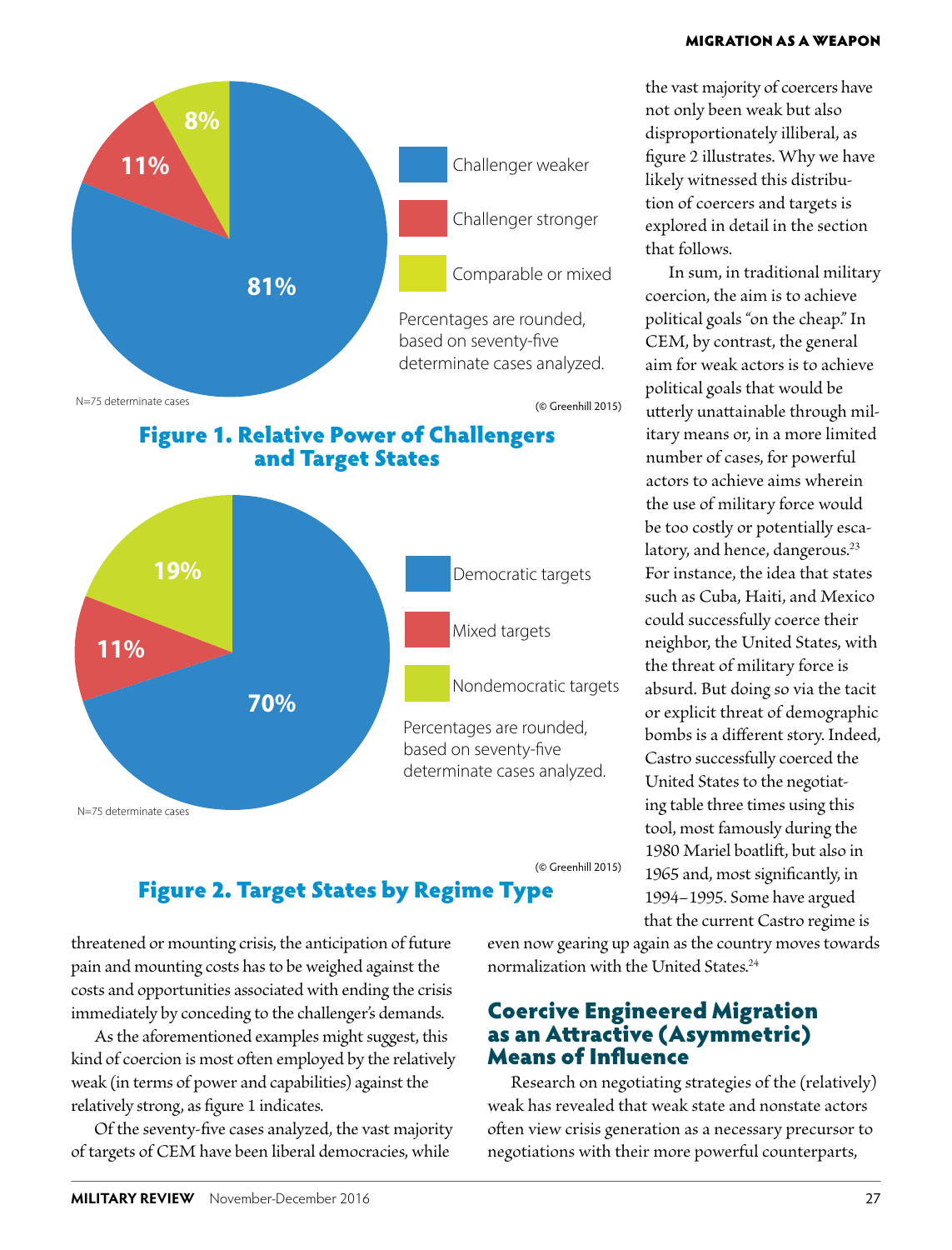who tend to be reluctant to yield concessions and even to negotiate with weaker challengers absent crisis-generating incentives.<sup>25</sup> As Thomas Schelling put it, "If I

nations can sometimes structure emigration so that receiving states are very likely to respond with inconsistent administrative action," which can then be used as a

say, 'Row, or I'll tip the boat over and drown us both,' you'll say you don't believe me. But if I rock the boat so that it may tip over, you'll be more impressed … To make it work, I must really put the boat in jeopardy; just saying that I may turn us both over is unconvincing."26

Crisis generation offers relatively weak actors a tried-andtrue strategy for both overcoming powerful actors' reluctance to negotiate and leveling the playing field. It is one of the few areas in which weak, and even internationally illegitimate, actors may possess relative strength vis-à-vis more powerful target states, and certainly—in the case of migration crises also vis-à-vis their



Mu'ammar Gaddhafi attends the 12th African Union Summit 2 February 2009 in Addis Ababa, Ethiopia. Gaddhafi frequently threatened to use Libya as a conduit for massive illegal immigration into Europe as leverage for attaining policy goals. (Photo by Mass Communication Specialist 2nd Class Jesse B. Awalt, U.S. Navy)

lever against those who had "in effect brushed [them] off" previously.<sup>29</sup>

Consequently, migration crisis generation can help enhance weak actors' credibility, increase the potency of their threats, and improve their coercive capabilities in several different ways.<sup>30</sup> For one thing, under certain conditions, migration crises may permit weak challengers to inflict punishment upon targets disproportionate to the costs of compliance. Although targets may be understandably reluctant to concede before an event occurs, quite often demands that were unacceptable at the outset may begin to appear nominal compared with the costs of managing sustained, large-scale outflows into the indefinite future, as the EU, like many targets before it, is in the process of discovering as of this writing. Consider that,

even weaker domestic victims.27 After intentionally generating crises, weak actors can offer to make them disappear in exchange for military, financial, or political payoffs. Indeed, international negotiators routinely report recognizable patterns of "drama and catastrophe" when dealing with particular international actors.<sup>28</sup>

In the face of such catastrophes, overlapping bargaining space may develop rapidly where before there was none. Indeed, strong actors who were previously unwilling to even talk to, much less negotiate with, their weaker counterparts will often abruptly temper or reverse positions in the face of clear and present crises. As one migration scholar bluntly put it, "Sending unlike a bombing sortie, which may be profoundly damaging but is perforce finite, a migration crisis can be, as noted above, "a gift that keeps on giving."

Therefore, not only are the reputational barriers to resorting to such norms-violating tactics lower, but the bargaining advantages of doing so are also far greater.

In addition, because in-kind retaliation is rarely an option for targets—and alternate responses may also be problematic—coercers using CEM may achieve a kind of escalation dominance over potential targets.<sup>31</sup> For instance, launching a war to counter outflows may be an option in certain circumstances, but often the expected costs associated with escalation to that level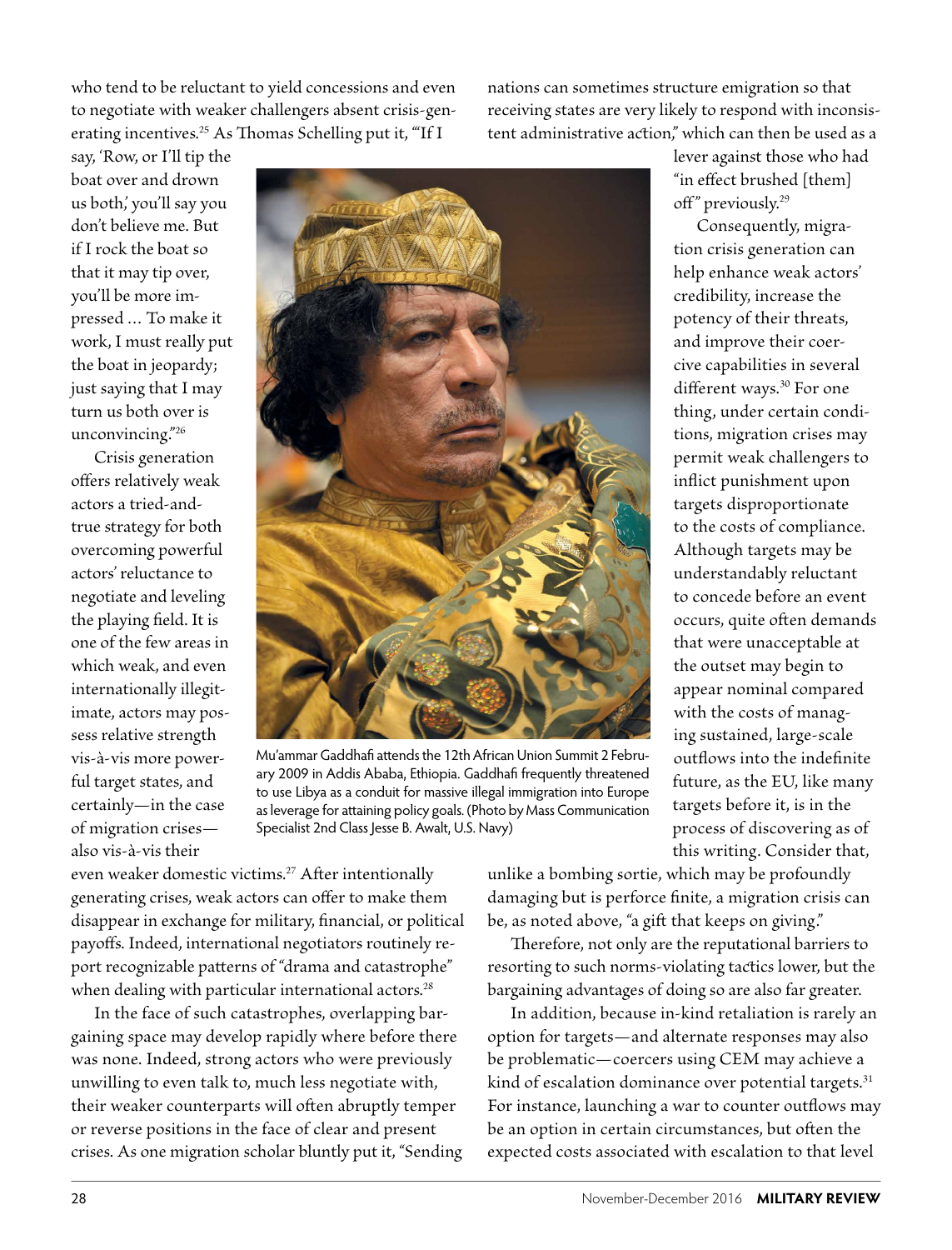far exceed the expected costs of conceding in whole or in part. For instance, as disconcerting as West German leaders found the periodic inflows of large numbers of Eastern bloc refugees, neither they nor their NATO allies were ever going to be willing to risk starting World War III by taking retaliatory military action against East Germany.32 Likewise, if a coercer is already internationally isolated, the methods short of war that powerful states may employ in response may be slow-acting—e.g., sanctions—and thus inappropriate as a method of counter-coercion during a crisis. And, war itself can be a risky option. Conflicts are costly, and their outcomes are uncertain.33

Simply put, in traditional military coercion, potential adversaries tend to be deterred from even attempting coercion unless they possess superior military capabilities that can protect them from retaliation. However, in the case of CEM, coercers are frequently undeterred by their targets' military superiority, because retaliation is only rarely a politically feasible option. This is because targets generally value the issues at hand less than do the coercers, who tend to be highly dissatisfied with the status quo and more resolved than their targets. This makes sense in that coercers are often fighting for their very political survival, whereas for targets the issues at hand tend to be of more limited importance.<sup>34</sup>

Moreover, compared with more conventional military operations, catalyzing out-migrations is usually relatively cheap, particularly as the number of troops required is frequently small, and the manpower necessary to effect population displacement need not be highly trained or well equipped.<sup>35</sup> Inducing mass migration does not rely on direct combat, but rather on the expectations associated with the demonstrative capacity of the violence that can be brought to bear. Sometimes no force need be used at all; the fear of future violence may be sufficient to cause people to flee.<sup>36</sup>

Furthermore, because of the widespread belief that liberal democracies possess particular characteristics that make them and their leaders behave differently than those in other regime types, "fellow liberals benefit from a presumption of amity; nonliberals suffer from a presumption of enmity."37 Hence, illiberal actors—already viewed with suspicion and contempt by the most powerful members of the international community—have little left to lose

should they choose to abrogate the norms associated with the generation of migration crises. In short, nondemocratic, "illegitimate" states and nonstate actors face a double whammy: few are strong enough to impel their strong counterparts to take them seriously under normal conditions, and still fewer are likely to be trusted to negotiate in an above the board manner. Therefore, not only are the reputational barriers to resorting to such norms-violating tactics lower, but the bargaining advantages of doing so are far greater. Hence, this kind of coercion can be an attractive method of influence for those with limited resources and few other options at their disposal. Consequently, it is unsurprising that the vast majority of would-be coercers have been weaker in capabilities terms than their targets.

In terms of the obvious exceptions—namely, those cases where strong or democratic actors have employed this tool—coercers' goals have usually been the achievement of political goals at lower cost than they could possibly have been achieved through military means. While John F. Kennedy's administration was understandably reluctant to use force to influence Soviet behavior vis-à-vis Berlin in the early 1960s, U.S. officials—at the very least—entertained the idea of using CEM to "encourage" greater cooperation from Moscow.38 And, more recently, Iran's episodic threats to expel Afghan refugees to influence Afghan government behavior have surely appeared less problematical and potentially less costly than engaging in overt military operations in furtherance of the same political goals.39

#### Coercers' Objectives and Rates of Success

As is the case with traditional military coercion, challengers' demands have been highly varied in scope, content, and magnitude. As the discussion above suggests, demands have been both concrete and symbolic and have comprised entreaties to undertake actions or to cease undertaking them (compellence) as well as to eschew taking them at all (deterrence). Demands have run the gamut from the simple provision of financial aid, to the termination of insurgent funding, to full-scale military intervention, and even to regime change. Broadly speaking, we can usefully divide these myriad objectives into three key (and nonmutually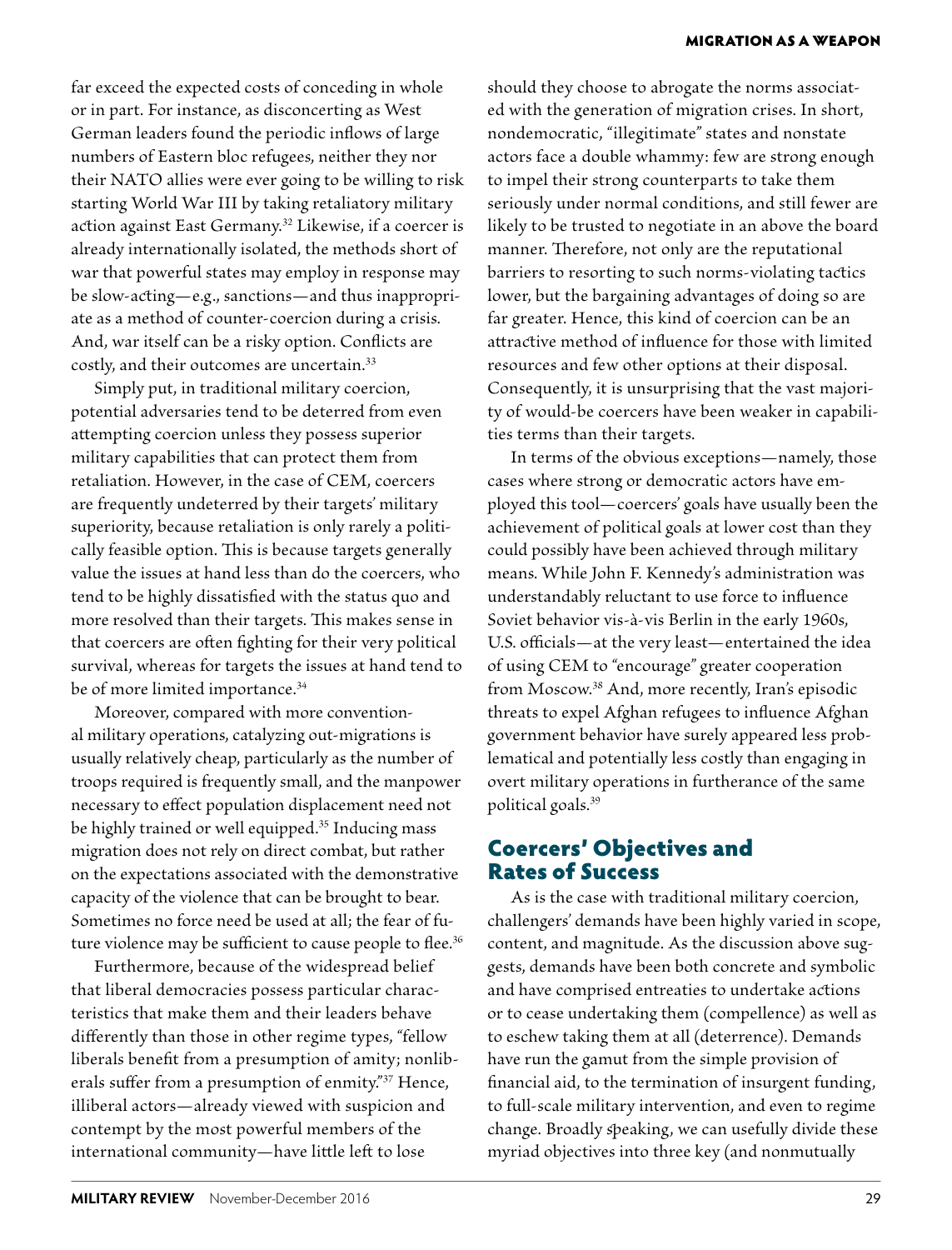exclusive) categories: political goals, military goals, and economic goals. As figure 3 indicates, more than 60 percent of seventy-five coercive attempts have been driven by political objectives, about 30 percent by military objectives, and approximately 50 percent by economic objectives. That the sum of these three sets of objectives is greater than 100 percent makes clear that numerous coercers have sought multiple, often disparate objectives.

Moreover, in their coercive attempts, challengers have also been relatively successful on their own terms and in comparison to their more powerful counterparts.<sup>40</sup> Success in this context is defined as persuading a target to change a previously articulated policy, stopping or reversing an action already undertaken, or disbursing side payments, in line with a challenger's demands; in other words, most of a challenger's demands were met. A case is coded as a "success" if most or all of the challenger's known objectives were achieved and as a "partial success" if the challenger achieved a significant fraction, but not all, of its aims. If few or none of the challenger's objectives were achieved—or were achieved for what appear to be exogenous reasons—the case is coded as



(© Greenhill 2015)

## Figure 3. Distribution of Coercers' Objectives

a "failure." Finally, a case is coded as "indeterminate" if the challenger achieved at least some of its objectives, but causality is unclear; if there is insufficient evidence to conclude that coercion was in the end attempted; or if threats were issued, but a crisis never materialized, and it remains unclear whether or not

the challenger's demands were met. (Indeterminate cases are excluded from aggregate assessments of coercive success and failure.)

Overall, challengers have achieved at least some of their objectives about 74 percent of the time. If one imposes a stricter measure of success and excludes partial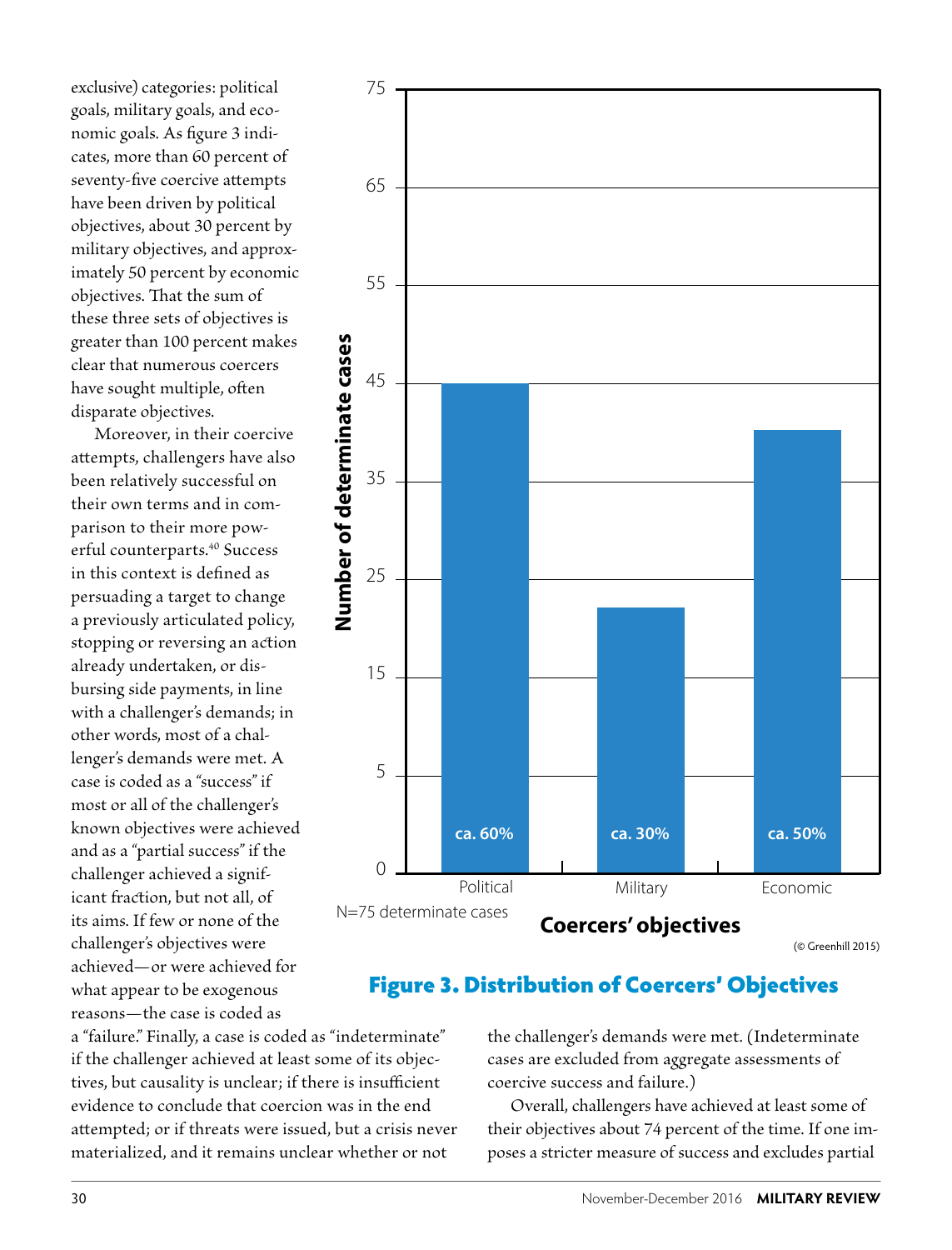successes, coercers have gotten more or less everything they reportedly sought 57 percent of the time.<sup>41</sup> While rather more modest, this more restrictive rate is comparable to some of the best-case estimates of deterrence success (ca. 57 percent), and substantially greater than best estimates of the success of economic sanctions (ca. 33 percent) or U.S. coercive diplomacy efforts (between 19 and 37.5 percent).42

Disaggregating CEM into exercises of compellence and deterrence reveals that the vast majority of the seventy-five to eighty-six heretofore-documented cases of CEM have been exercises in compellence; the remaining cases have comprised exercises combining crisis deterrence and compellence and crisis deterrence alone.43 While deterrence attempts are in the aggregate successful at rates akin to U.S. coercive diplomacy (40 percent partial plus complete success; 20 percent complete success), compellence-only attempts have on average yielded rates significantly higher than CEM as a whole (78 percent partial plus complete success; 63 percent complete success).

#### Target Defenses and Evasive Actions

The previous discussion notwithstanding, however, migration-driven coercion is no superweapon. The political and military risks associated with its employment can be enormously high, even fatal, as, for instance, Gaddhafi discovered when he fatally overplayed his hand in 2011 after a series of successful uses of CEM throughout the 2000s.<sup>44</sup> The reputational costs of weaponizing innocent people to effect state-level coercion can also be great, as can be the international opprobrium incurred following such uses. Thus, it is hardly surprising that the vast majority of documented coercers have been highly committed but relatively weak (relative to their targets) illiberal actors. Even so, it is rarely a weapon of first resort for several distinct reasons.

First, challengers may ultimately catalyze larger crises than they anticipate or desire, and massive outflows can destabilize both states of origin and destination.<sup>45</sup> Fears of just such a collapse, for instance, led to the construction of the Berlin Wall in the early 1960s.<sup>46</sup>

Second, once a crisis has been initiated, challengers often lose (some degree of) control over it, in no small part because engineered migration-related "cleansing" operations may be carried out by irregulars, or even bands of thugs, who lack discipline and whose

objectives may not be synonymous with those who instigated an outflow. Likewise, migrants and refugees of course have agency, and once they find themselves outside the sending state, they are frequently capable of autonomous actions. For example, they might move in different directions and do so in smaller or larger numbers than the challenger desires. When this happens, an outflow can become more like an unguided missile than a smart bomb, thus making coercing a particular target more difficult.

Third, as Schelling has argued, "the ideal compellent action would be one that, once initiated, causes minimal harm if compliance is forthcoming and great harm if compliance is not forthcoming."<sup>47</sup> However, while migration and refugee movements, once initiated, can be stopped, under certain conditions, they can be difficult to undo. As such, threats of further escalation can be quite persuasive, but promises of minimal harm in the face of compliance can be difficult to keep, potentially reducing the value of concession for targets.

Fourth, the potential for blowback can be great, and the intended consequences thereof quite costly. For instance, not only did the U.S.-instigated mass migration of North Vietnamese southward following the First Indochina War fail to achieve its stated objective of deterring Ho Chi Minh from pushing for reunification elections, but it also inadvertently further weakened the sitting regime in South Vietnam while simultaneously increasing U.S. commitment to propping it up.<sup>48</sup>

Moreover, coercion is not a one-sided game, and targets are not without recourse. Although, due to their generally liberal democratic nature, the majority of targets are constrained from responding in kind by launching flows of their own. However, many do find ways to fight back and to resist, sometimes successfully. Three responses in particular warrant mention. First, under certain conditions, targets can "externalize," outsource, or simply pass on the visible (and politically costly) consequences of migration crises to others, thereby skirting successful coercion by persuading third parties to warehouse, host, or even assimilate the unwanted group.<sup>49</sup> Transferring responsibility is not always an option, however, particularly if the displaced are already inside the target state or if other potential host or asylum states themselves fear the destabilizing consequences of an influx. Second, some target governments manage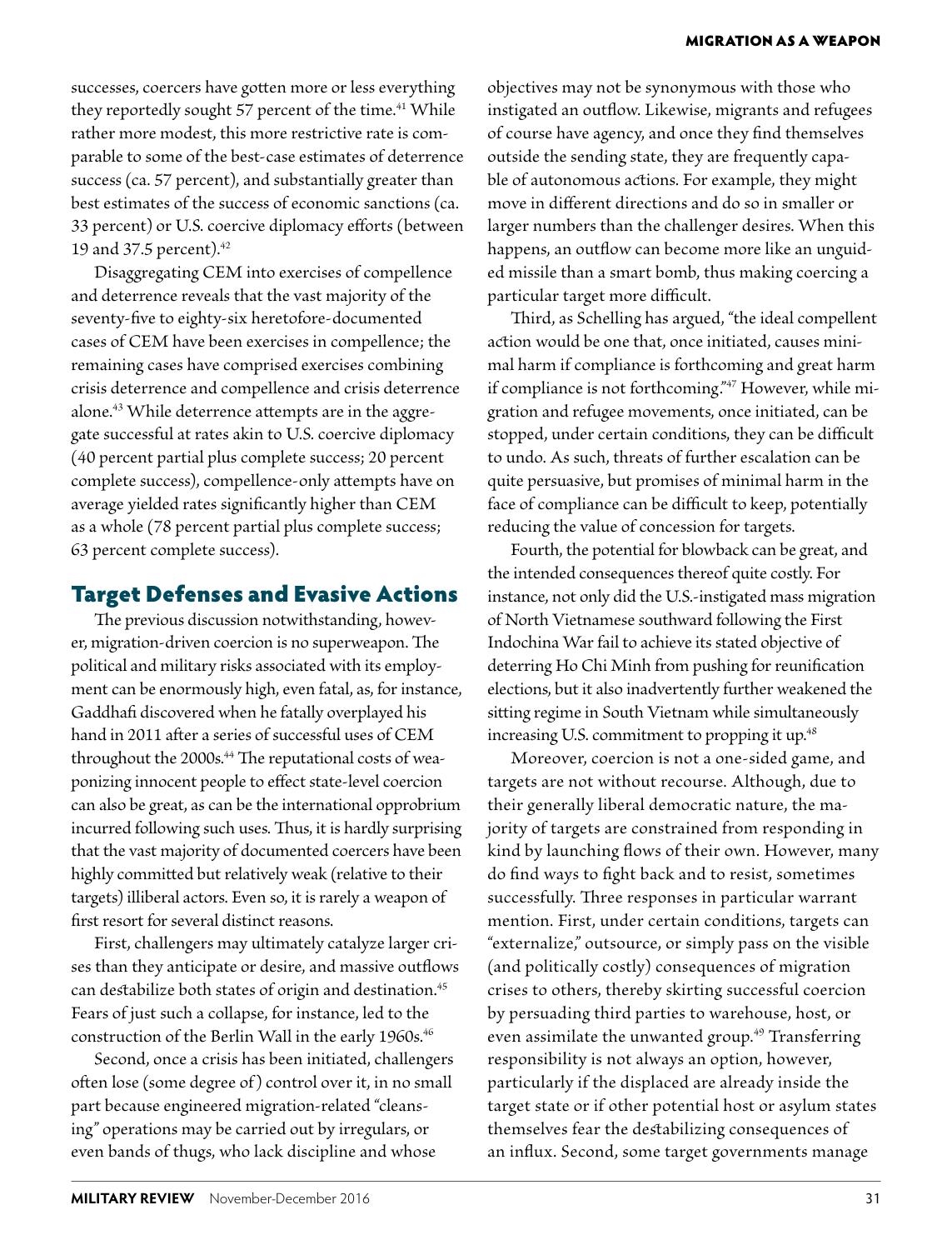

## Figure 4. Change over Time in Target Distribution and Frequency

to navigate the political shoals represented by their constituents' mutually incompatible interests, either by assuaging one or another camp through the use of side payments or by changing mobilized actors' minds about the undesirability of a given migrant or refugee group through issue redefinition. In other words, leaders may succeed in shifting domestic perceptions of the expected costs or benefits associated with a particular influx.<sup>50</sup> Third, targets may successfully threaten to launch—or actually do launch—military action to forestall or stop outflows at the source. Indeed, sometimes they even use the threat of hypothetical outflows to justify military actions they wish to take for other reasons. Sometimes targets simply convincingly threaten other actions that convince challengers to back down or end an outflow. When evasion succeeds, coercion will fail, or at least be less successful than challengers may have hoped.

Coercion can also fail because of missteps by challengers, some of which may also be successfully manipulated by targets. For instance, although such cases appear to be relatively unusual, attempted migration-driven coercion may unify the target's population, rather than polarize it. Similarly, if a group of migrants or

refugees—previously viewed with skepticism or hostility—is effectively recast as the victim of gross human rights abuses and worthy of protection, mobilized opposition may evaporate, and with it, the possibility of successful coercion.<sup>51</sup> This is a key point, which reinforces the fact of the dynamic nature of this coercive, two-level game. More broadly, whenever there are significant downward shifts in the level of mobilization of (and degree of polarization between) pro- or anti-refugee camps over time, coercion is likely to fail.

Nevertheless, as we have now seen, migration-driven coercive attempts occur on average at least once a year, and, on average, they are relatively successful when undertaken, particularly against liberal democratic targets. This is particularly true in the domain of compellence, which comprises the vast majority of cases of CEM. At the same time, as figure 4 suggests, even if the United States' relative popularity as a target is currently ebbing, overall the average number of cases per year may be creeping upward (although these apparent trends may not endure). In sum, while not a tool of first resort, under the right circumstances, CEM can grant the last word to those who employ it.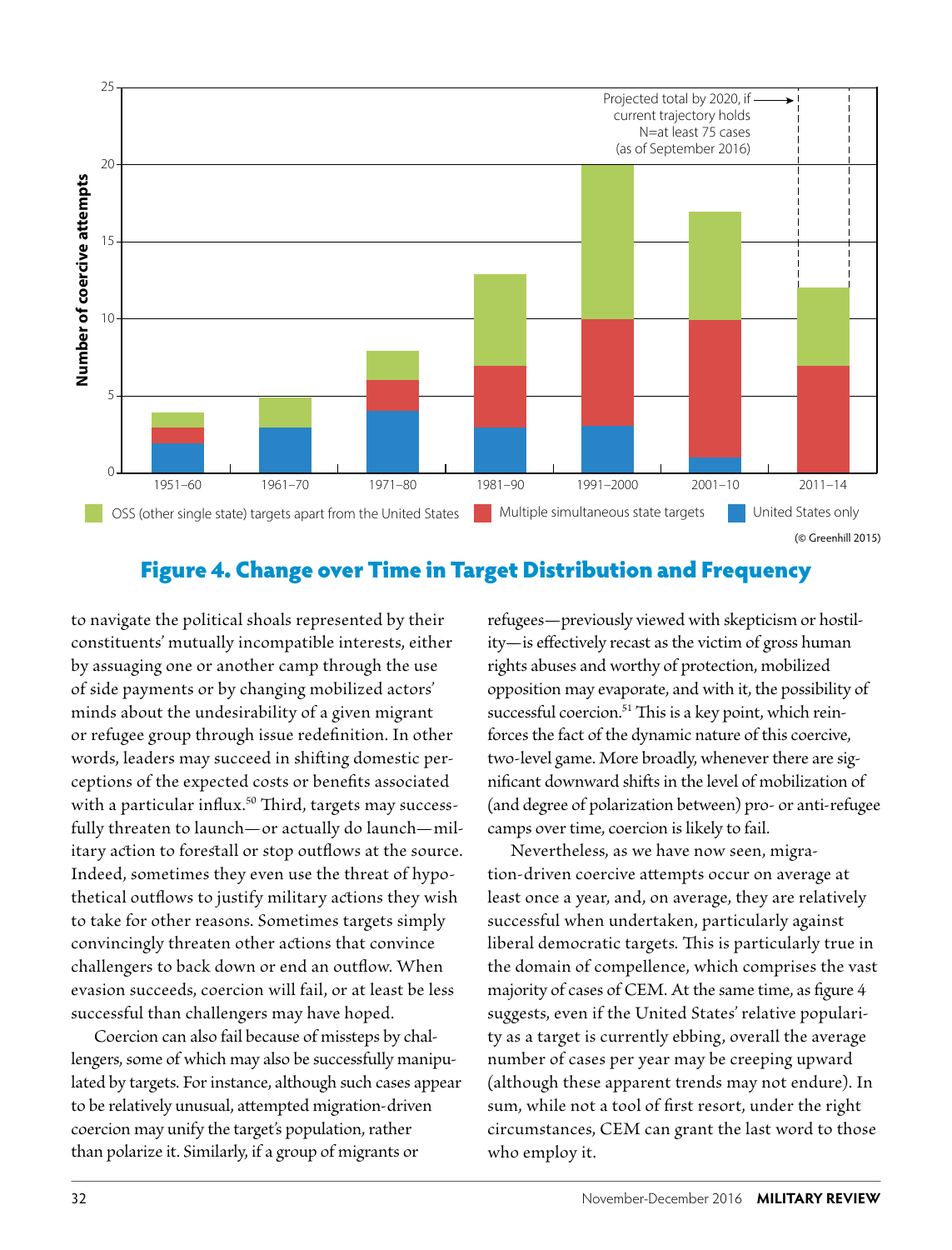#### Conclusions

Coercion is generally understood to refer to the practice of inducing or preventing changes in political behavior using threats, intimidation, or some other form of pressure—most commonly, military force. Coercion-driven migrations, or coercive engineered migrations, by extension, are those real or threatened cross-border population movements that are deliberately created or manipulated as instruments of deterrence or compellence in order to prevent or induce changes in political behavior, or to extract political, military, and economic concessions from a target state or states. As the above discussion should make clear, CEMs are generally used as a means to achieve objectives in other policy arenas *and* to counter threats by adversaries to inflict costs and punishment using means other than migration.

Conventional wisdom suggests this kind of coercion is rare at best; indeed, some observers erroneously appear to believe Turkey in 2016 was the first time we have seen it in action. Yet, not only is this kind of coercion attempted far more frequently than the accepted wisdom would suggest, but it also tends to succeed far more often than capabilities-based theories would predict, especially in the realm of compellence, its most common manifestation. Thus, a greater appreciation for the frequency of its employment, the actors who resort to it and why, and what potential targets can do to protect themselves and the true victims of this kind of coercion—the displaced themselves—is imperative, from both policy and field operational standpoints. Such an imperative is particularly acute at a time when more people than ever have been forcibly displaced—65.3 million around the world as of this writing, a figure that enterprising, capable, and opportunistic coercers are likely to push higher.<sup>52</sup>

If there is a silver lining in this account, it is that while many observers have underappreciated the significance of this kind of coercion, thankfully the same cannot necessarily be said for target states, particularly those that have been targeted multiple times. For example, U.S. national intelligence estimates have long included warnings of U.S. vulnerability to this kind of coercion and have recommended taking steps to guard against future predation. Similarly, Australia shut down its so-called "Pacific Solution," at least for a time, in no small part to guard itself against future coercive attempts by the tiny island of

Nauru.53 Likewise, in 2003 alone, the EU committed to spending €400 million to increase border security, at least in part to deter future migration-driven coercion, and some have argued that Gaddhafi was deposed in no small part to prevent further recidivism by the North African nation. (However, it has since become clear that getting rid of Gaddhafi did not destroy Libyan incentives to target the EU, and indeed the Europeans have been targeted by *both*  competing government entities in Libya subsequent to Gaddhafi's ouster.)54

As far as China and its sometimes volatile nextdoor neighbor go, in 2006, the Chinese constructed a fence along part of its border with North Korea to impede cross-border movements. In 2014, the Chinese produced a (now-leaked) military plan for dealing with potential migration-related fallout in the event of a threatened or actual collapse.<sup>55</sup> Additionally, some states, including China, the United States, and Italy, regularly conduct military exercises designed to leave them better prepared to respond to potential massive influxes across their borders.<sup>56</sup>

In the case of the United States and Cuba, the normalization of relations may materially reduce the probability of future coercive attempts, but the situation at present remains very much in flux. How things will develop in the months and years to come is an open question, and some argue low-intensity nods towards coercion are underway even as this piece goes to press.57

Further, the political and national security implications of strategically engineered migrations extend far beyond the politically charged realms of immigration, asylum, and border security policy—and not simply because coercers' objectives extend to domains far beyond migration. Indeed, it has been suggested that the unspontaneous "flood of refugees from East to West Germany in 1989 … helped to bring down the Berlin Wall, expedited the unification of the two German states, and generated the most significant transformation in international relations since World War II."<sup>58</sup> In the here and now, some have suggested, the ongoing European migration crisis may presage or even catalyze the collapse of the EU.59

Migration and refugee flows have likewise been identified as one of the most significant causes of armed conflict in the post-Cold War period. In the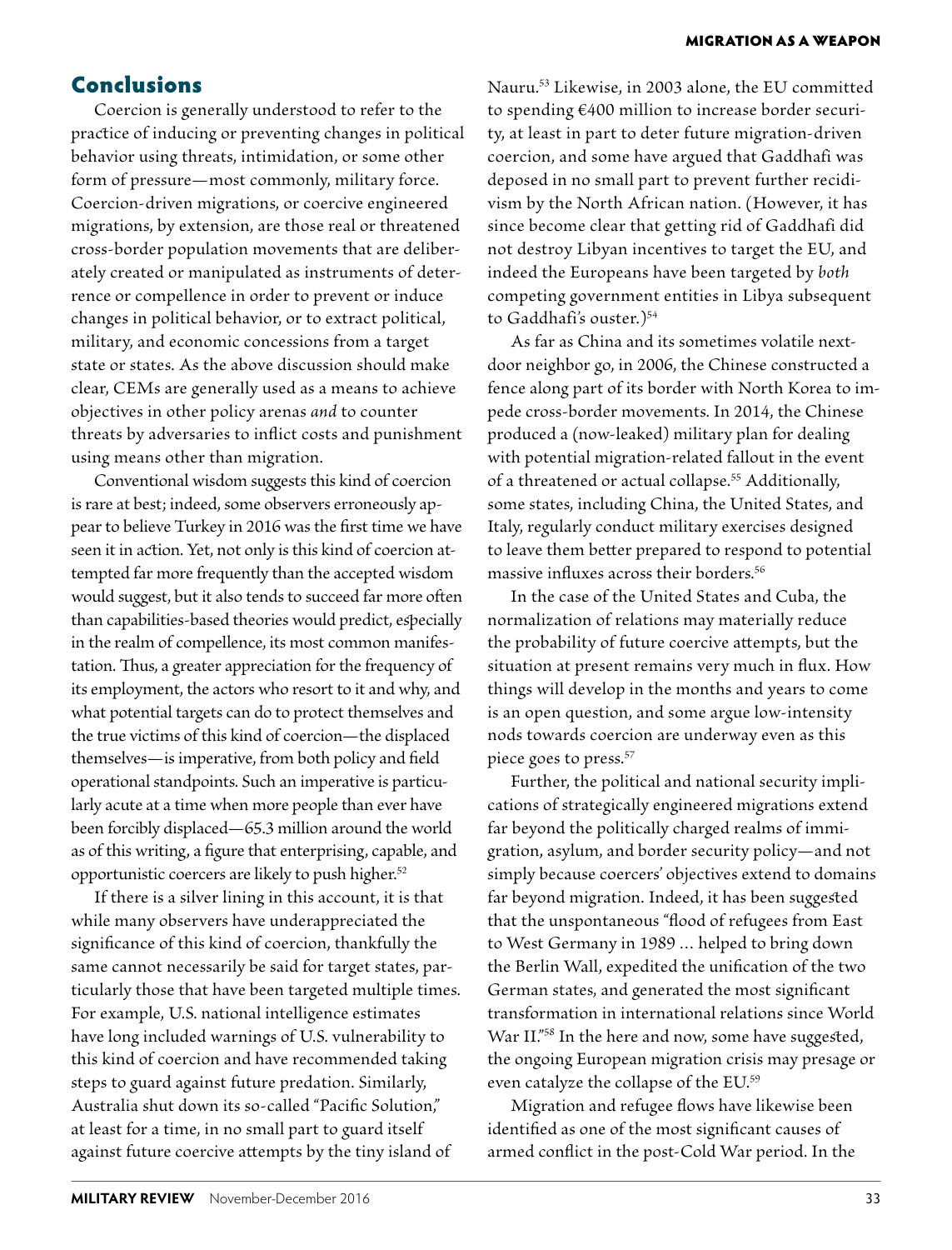last decade alone, we have witnessed the consequences of CEM in arenas as significant and diverse as economic sanctions and arms embargoes, ethnic conflict, military intervention, both intra- and inter-state war, nuclear proliferation, and regime change. While for many this is a phenomenon that has been hiding in plain sight, its consequences and implications have been anything but invisible.

#### Notes

1. Ben Rawlence, "Refugees Shouldn't Be Bargaining Chips," *New York Times*, 17 May 2016, accessed 6 October 2016, http://www. nytimes.com/2016/05/17/opinion/refugees-shouldnt-be-bargaining-chips.html.

2. Elizabeth Collett, "The Paradox of the EU-Turkey Deal," Migration Policy Institute.org website, March 2016, accessed 3 October 2016, http://www.migrationpolicy.org/news/ paradox-eu-turkey-refugee-deal.

3. "EU-Turkey Statement," The European Council website, 18 March 2016, accessed 3 October 2016, http://www.consilium.europa.eu/en/press/press-releases/2016/03/18-eu-turkey-statement/.

4. Duncan Robinson and Alex Barker, "EU and Turkey Agree Deal to Return Migrants," *Financial Times*, 18 March 2016, accessed 3 October 2016, https://www.ft.com/ content/94314ec0-eca7-11e5-9fca-fb0f946fd1f0.

5. Agence France-Presse, "Turkish President Threatens to Send Millions of Syrian Refugees to EU," *The Guardian* online, 11 February 2016, accessed 3 October 2016, https://www.theguardian.com/ world/2016/feb/12/turkish-president-threatens-to-send-millionsof-syrian-refugees-to-eu; Agence France-Presse, "Turkey Threatens to Back Out of EU Migrant Deal over Visas," France24.com, 19 April 2016, accessed 3 October 2016, http://www.france24.com/ en/20160419-turkey-migrant-deal-eu-visa-free-travel; Kelly M. Greenhill, "Open Arms Behind Barred Doors: Fear, Hypocrisy and Policy Schizophrenia in the European Migration Crisis," *European Law Journal* 22, no. 3 (May 2016): 279–94.

6. Selena Sykes, "EU Does Secret Deal with Suspected War Criminal in Desperate Bid to Stop Migrants," *Express* online*,* 15 May 2016, accessed 3 October 2016, http://www.express.co.uk/news/ world/670550EU-secret-deal-war-criminal-Sudan-migrant-crisis-Africa.

7. "Australia Asylum: Why is it Controversial?" BBC News website, 3 August 2016, accessed 3 October 2016, http://www.bbc.com/ news/world-asia-28189608; Greenhill, "Open Arms Behind Barred Doors," 279–81.

8. Kelly M. Greenhill, *Weapons of Mass Migration: Forced Displacement, Coercion and Foreign Policy* (Ithaca, NY: Cornell University Press, 2010).

9. This makes coercive engineered migration (CEM) significantly less common than interstate territorial disputes (ca. five cases/year), but markedly more prevalent than both civil wars (ca. 0.7 cases/year) and extended intermediate deterrence crises (ca. 0.6 cases/year). Seventy-five of eighty-six migration cases since 1951 were determined to be CEM.

10. See Greenhill, "Migration as a Coercive Weapon: New Evidence from the Middle East" (forthcoming).

11. Greenhill, *Weapons of Mass Migration*, chap. 3.

12. Michael Weiss, "Breaking: Syrian State Documents 'Show Assad Orchestrated Nakba Day Raids on Golan Heights,'" *Telegraph*, 13 June 2011; Rick Gladstone and Damien Cave, "Torrent of Syrian Refugees Strains Aid Effort and Region," *New York Times*, 24 August 2012, accessed 6 October 2016, http://www.nytimes.com/2012/08/25/world/middleeast/ refugee-numbers-swell-as-fighting-in-syria-intensifies.html; David D. Kirkpatrick, "Syrian Army Attacks Village Near Jordanian Border," *New York Times*, 6 September 2012, accessed 6 October 2016, http://www.nytimes.com/2012/09/07/world/ middleeast/Syria.html.

13. Greenhill, *Weapons of Mass Migration*, chap. 2.

14. Robert Pape, *Bombing to Win: Air Power and Coercion in War* (Cornell University Press, 1996), 21. "The hope is that the government will concede or the population will revolt."

15. Robert Putnam, "Diplomacy and Domestic Politics: The Logic of Two-level Games," *International Organization* 42, no. 3 (1988): 427–60.

16. Karen Jacobsen, "Factors Influencing the Policy Responses of Host Governments to Mass Refugee Influxes," *International Migration Review* 30, no. 3 (1996): 655–68.

17. "Russian Pundit Examines Central Asian Response to Crimea Annexation," BBC Worldwide Monitoring, 17 April 2014.

18. Consider, for instance, the United States' tragically underwhelming initial response to Hurricane Katrina.

19. Putnam, "Diplomacy and Domestic Politics."

20. Marc R. Rosenblum, "Immigration and U.S. National Interests," in *Immigration Policy and Security: U.S., European and Commonwealth Perspectives,* eds. Terry E. Givens, Gary P. Freeman, and David L. Leal (Abingdon-on-Thames, UK: Routledge, 2008), 15.

21. Marco Scalvini, "Humanitarian Wars and Rejected Refugees," OpenDemocracy website, 17 April 2011, accessed 3 October 2016, http://www.opendemocracy.net/marco-scalvini/ humanitarian-wars-and-rejected-refugees.

22. Lawrence Freedman, "Strategic Coercion," in *Strategic Coercion: Concepts and Cases*, ed. Lawrence Freedman (Oxford, UK: Oxford University Press, 1998), 29.

23. For example, while John F. Kennedy's administration was understandably reluctant to use force to influence Soviet behavior vis-à-vis Berlin in the early 1960s, U.S. officials—at the very least—entertained the idea of using CEM to "encourage" greater cooperation from Moscow. See the partially declassified "(Secret) U.S. Department of State (DOS) Telegram, From U.S. Embassy Berlin (Deputy Commandant Allen Lightner) to U.S. Secretary of State, 'Refugee Problem May Deter Soviets from Going Ahead with Treaty,'" 24 July 1961, No. 87, Control No. 15686; and "(Secret) Memo 'Discontent in East Germany,'" 18 July 1961, 3. Both are available through the Digital National Security Archive (subscription service).

24. Ian Smith, "Raul Castro is Launching a 'Weapon of Mass Migration' Against the U.S.," *National Review* online, 28 January 2016, accessed 3 October 2016, [continued next page]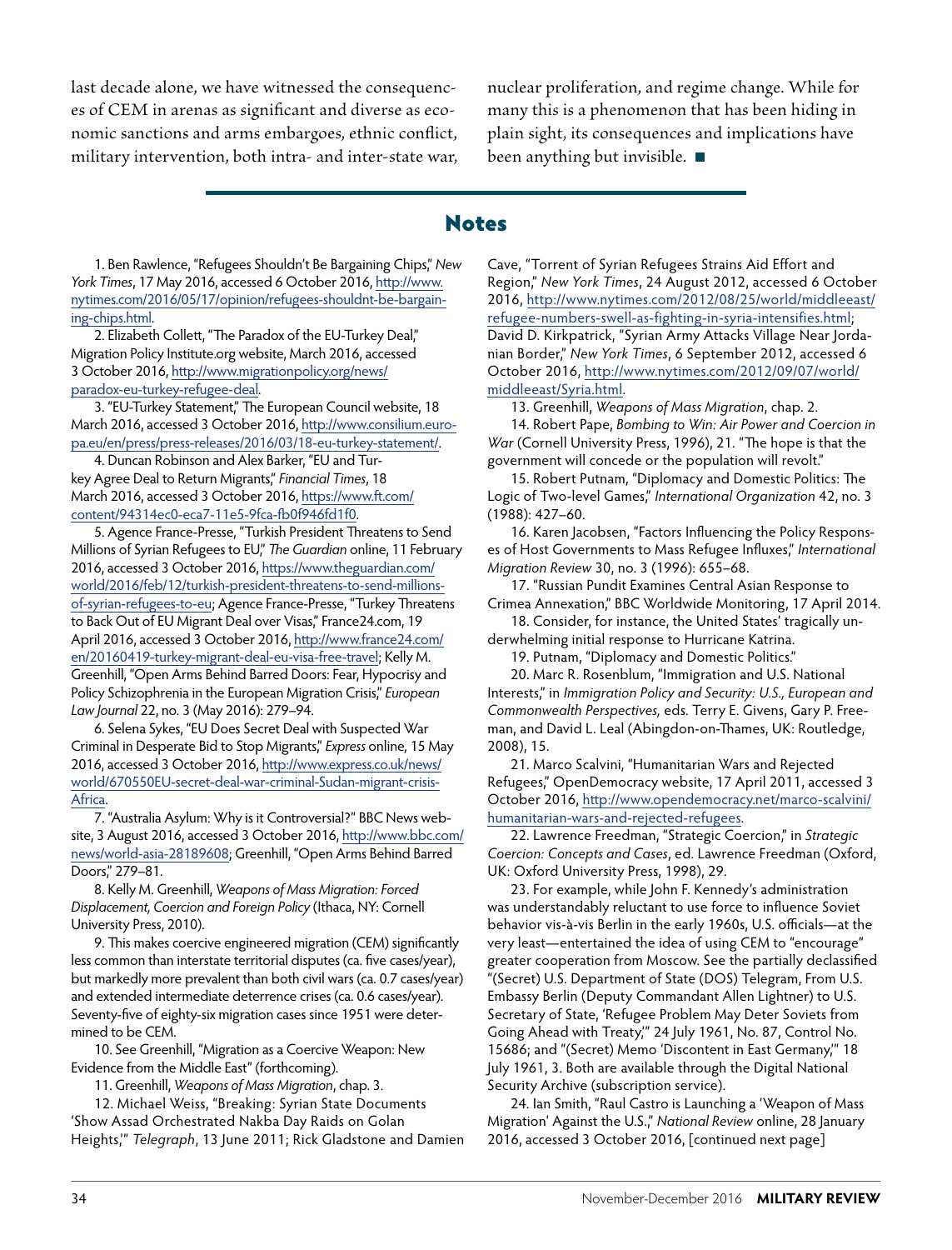#### MIGRATION AS A WEAPON

#### http://www.nationalreview.com/article/430385/ cuban-refugee-crisis-fabricated-win-sanctions-repeal.

25. For an examination of an analogous phenomenon in the nuclear arena, see Scott Snyder, *Negotiating on the Edge: North Korean Negotiating Behavior* (Washington, DC: U.S. Institute of Peace, 1999), especially chap. 3.

26. Thomas Schelling, *The Strategy of Conflict* (Cambridge, MA: Harvard University Press, 1960), 196.

27. Mark Habeeb, *Power and Tactics in International Negotiation: How Weak Nations Bargain with Strong Nations* (Baltimore: The Johns Hopkins University Press, 1988).

28. Ibid.; Snyder, *Negotiating on the Edge*, 43, 71.

29. Christopher Mitchell, "Implications," in *Western Hemisphere Immigration and United States Foreign Policy*, ed. Christopher Mitchell (University Park, PA: Pennsylvania State University Press, 1992).

30. This can be particularly important because powerful actors tend to dismiss weaker actors' threats for two distinct reasons. First, they frequently have trouble believing their weaker counterparts would initiate crises or conflicts they seem destined to lose, based on relative capabilities. This tendency may be further exacerbated by the fact that targets may also underestimate the magnitude of the threats facing weak challengers when the issues at stake seem trivial to them, thus leading them to further discount the probability of crisis initiation. Second, because the majority of targets would not themselves initiate migration crises, they tend to dismiss threats to do so as "irrational" or "crazy" and, consequently, also incredible.

31. Daniel Byman and Matthew Waxman, *The Dynamics of Coercion* (Oxford, UK: Oxford University Press, 2002).

32. Valur Ingimundarson, "Cold War Misperceptions: The Communist and Western Responses to the East German Refugee Crisis in 1953," *Journal of Contemporary History* 29 (1994): 463–81; D. G. Pruitt, *Negotiating Behavior* (New York, Academic Press, 1981).

33. Indeed, targets who engage in foreign-imposed regime change often inadvertently create conditions even more conducive to the employment of CEM after they have intervened to change the incumbent regime, as U.S. involvement in Afghanistan, Iraq, and Libya in recent years makes clear.

34. Ibid., 6–7.

35. John Mueller, "The Banality of Ethnic War," *International Security* 25, no. 1 (Summer 2000): 42–70. The use of regular troops is often not even necessary to effect population displacement; it can also be done with paramilitary "shock troops" and even bands of thugs, as the 1990s wars of imperial dissolution in the Balkans demonstrate.

36. James Gow, "Coercive Cadences: The Yugoslav War of Dissolution," in Freedman, *Strategic Coercion*, chap. 11.

37. Michael W. Doyle, "Liberalism and World Politics," *American Political Science Review* 80, no. 4 (1986): 1151–69; Bruce Russett, "Why Democratic Peace?" in *Debating the Democratic Peace*, ed. Michael Brown (Cambridge, MA: MIT Press, 1996), 93.

38. DOS Telegram No. 87, Control No. 15686, and "(Secret) Memo 'Discontent in East Germany.'"

39. "Iran Threatens to Expel Afghan Refugees if Kabul Ratifies U.S. Strategic Partnership," *Telegraph*, 12 May 2012, accessed 4 October 2016, http://www.telegraph.co.uk/news/ worldnews/asia/afghanistan/9256602/Iran-threatens-to-expel-Afghan-refugees-if-Kabul-ratifies-US-strategic-partnership. html. Fazel Hadi Muslimyar, speaker of the Afghan Senate, reported that the Iranian ambassador to Afghanistan threatened to expel Afghans if Kabul signed the partnership treaty with the United States.

40. Greenhill, *Weapons of Mass Migration;* for post-publication cases and data, see Greenhill, "When Virtues Become Vulnerabilities: The Achilles' Heel of Migration Social Policy," in *Handbook of Migration and Social Policy,* eds. Gary Freeman and Nikola Mirilovic (Northampton, MA: Edward Elgar, 2016); Kelly M. Greenhill, "Demographic Bombing: People as Weapons in Syria and Beyond," *Foreign Affairs* online, 17 December 2015, accessed 6 October 2016, https://www.foreignaffairs.com/ articles/2015-12-17/demographic-bombing.

41. Greenhill, "When Virtues Become Vices."

42. Paul K. Huth, "Deterrence and International Conflict: Empirical Findings and Theoretical Debates," *Annual Review of Political Science* 2 (1999): 25–48; Gary Clyde Hufbauer et al., *Economic Sanctions Reconsidered*, 3rd ed. (Washington, DC: Peterson Institute, 2008).

43. It is of course also possible that if general deterrence succeeds and nothing happens, there still may be a large number of as yet unidentified cases of CEM-driven deterrence. It is well known, for instance, that Chinese fears of both the direct and indirect anticipated costs and potentially destabilizing effects of a mass migration of North Koreans into China has long deterred the Chinese from exerting greater pressure on the Hermit Kingdom on a variety of military and nonmilitary fronts, including its nuclear weapons and ballistic missile programs and its occasional regional acts of aggression. How many other such cases might invisibly exist (or have existed previously) is an open question.

44. Greenhill, "Migration as a Coercive Weapon."

45. While just such an outcome will be a good thing if the challenger is, for instance, a nongovernmental organization trying to bring down a dictatorship, it is a highly undesirable outcome in most cases.

46. "The Construction of the Berlin Wall," Berlin website, accessed 4 October 2016, www.berlin.de/mauer/en/history/ construction-of-the-berlin-wall.

47. Thomas Schelling, *Arms and Influence* (New Haven, CT: Yale University Press, 1966), 89.

48. Ronald B. Frankum Jr., *Operation Passage to Freedom: The United States Navy in Vietnam, 1954-1955* (Lubbock, TX: Texas Tech University Press, 2007), 207.

49. Ibid. However, attempting to "pass the buck" can also backfire by inadvertently permitting further—and more successful—coercion by enterprising opportunists.

50. H. Richard Friman, "Side-Payments Versus Security Cards: Domestic Bargaining Tactics in International Economic Negotiations," *International Organization* 47, no. 3 (1993): 387–409.

51. Of course, the converse is also true, should coercers aim to galvanize action within the pro-camp. That said, most research suggests that changing the prevailing frame in policy debates is a difficult task.

52. Adrian Edwards, "Global Forced Displacement Hits Record High," United Nations High Commissioner for Refugees website, 20 June 2016, accessed 4 October 2016, http://www. unhcr.org/news/latest/2016/6/5763b65a4/global-forced-displacement-hits-record-high.html.

53. Greenhill, *Weapons of Mass Migration*, appendix.